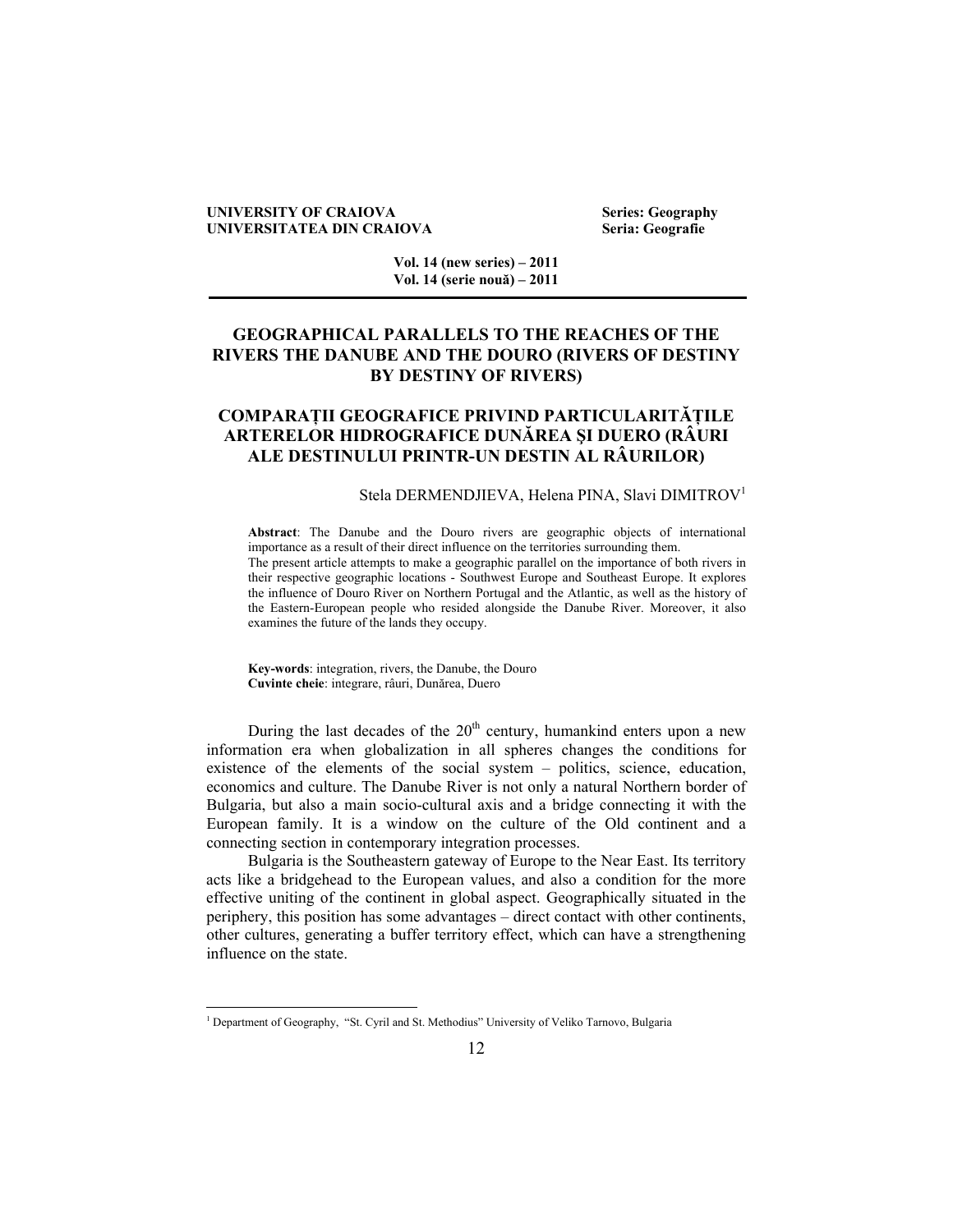The diversity of cultures, the result of different manners, customs and traditions involves a lot of spectra, but also demands consolidation. It is based on the main infrastructure lines of communication in Europe, one of which is the Danube. The river has uniting functions and "takes care of" straight corresponding with its state territories as well as remote lands.

The Danube is the longest European river after Volga, but it is most cosmopolitan. The outlet to its banks offers incredible chances to many countries. Through the river they project in the spiritual and economic life of the continent and the planet.

The Danube has the role of a uniting life-giving force for Bulgaria. Through it, in our country comes the whiff of European culture – first in Vidin and Ruse and later in the interior of the country.

The topic examining the Danube has a huge scientific file and presenting whatever aspect of it is too obliging.

It demands two main questions to be clarified: to clarify the meaning of the term 'borders' as a cultural and political marker of human development and to compare the definition of 'our' Northern, historical, geographical and cultural border with the emblematic meaning of the river as a factor of the trans-border cultural, political and economic activity of the countries from Central and South-Eastern Europe.

Comparative and descriptive methods, as well as actual statistical data from the National Statistical Institute and Eurostat have been used.

#### Etymology and Geography

There is no other river in the world with so many names – *Istros, Danuvius, Dunaj*, *Duna, Duná, Tuna, Dunav, Dunărea*… and having such a rich biography – both geographical and historical. Its riversides have been crossed by Thracians, Celtics, Scythians, Romans, Hellenes, Bulgarians... The river curve has been the outline of empires, the beginning of a new life for many peoples, but also a reason for conflicts and wars.

The Danube is the only river, flowing from the West to the East, crossing the continent against the logic of geological structures. That's why it is difficult to find aa better symbol of natural unity of Europe. The distance from its sources in the Schwarzwald Mountains in Germany to its delta, where it flows into the Black Sea through three branches – Chilia, Sulina and Saint George – is 2,859 km.

The Danube becomes navigable after it receives a lot of Alpine tributaries. About 30 from its 300 feeders are also navigable. Its tributaries come from seven other countries, besides these through which it flows. Some of them are important rivers, navigable for barges and shallow-draft river ships. More important are: the Inn (flowing into the Danube near Passau), the Morava, the Drava, the Tisa, the Sava (influx near Belgrade) and the Prut. In some places, the Danube reaches more than 30 m in depth.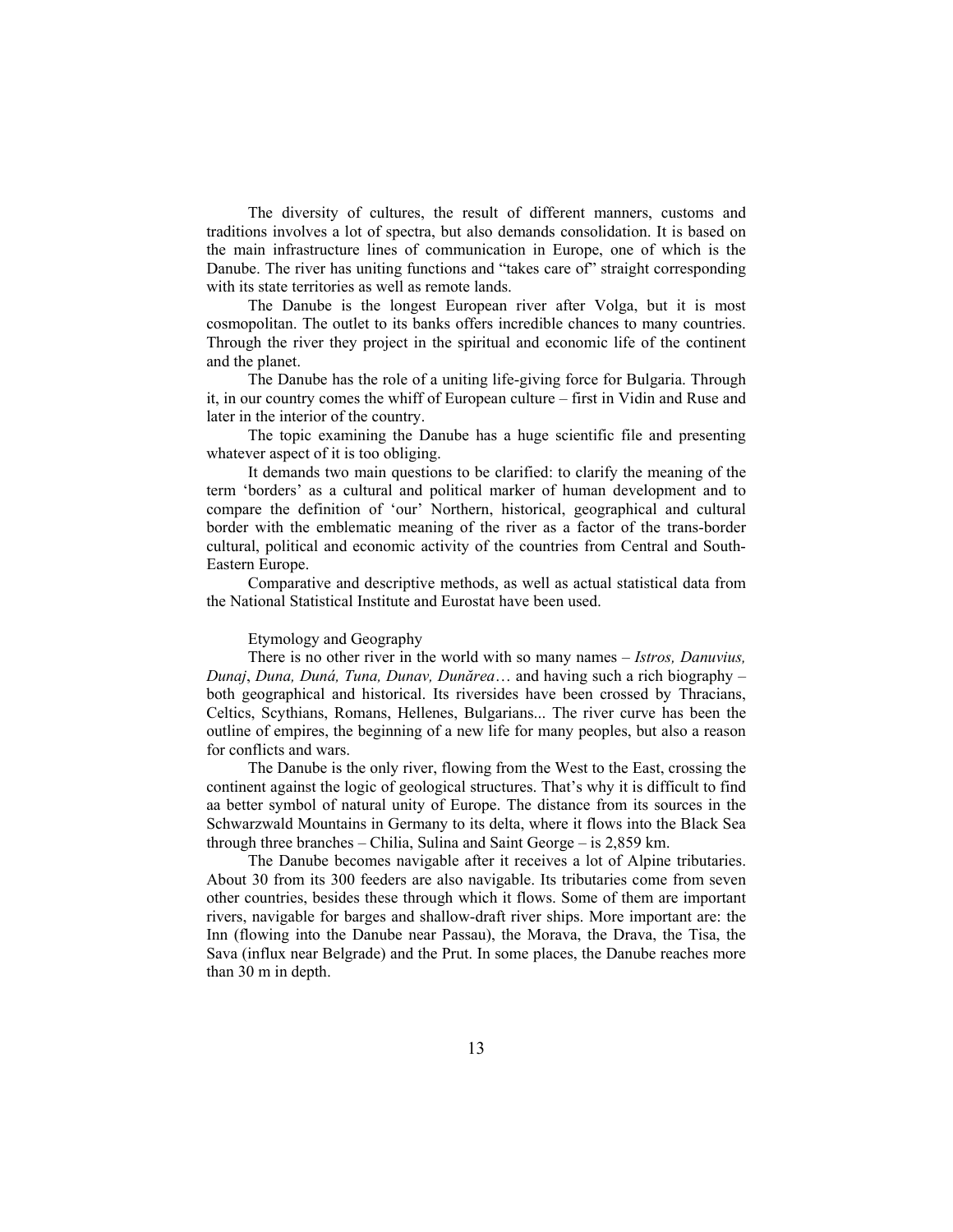Many of the Bulgarian rivers run into the Danube and the majority of them are artefacts of the social and economic development of the country. In that sense, they are also historical and geographical cultural markers.

- **The Timok river** has a specific position in the Bulgarian space and time. Its name derives from the Thracian 'dark', i.e. dark river. The Roman castle Tierna was situated on its mouth.
- Afterwards, the following rivers are: the **Topolovets, the Voinishka, the Vidbol, the Lom, the Skat, the Ogosta** (named after the Roman fortress Augusta).
- **The Iskar river** *(Oskios*, later Eskus), is the biggest Bulgarian feeder and is in many ways unique: the oldest river on the Balkan peninsula and the only one which kept its initial flow after the big changes of the earth surface; the only river that rises from South Bulgaria (the Rila Mountains), crosses over the Stara Planina, forming the incredible Iskar gorge (an inspiration for many popular Bulgarian poets and writers); and the only catchment area on the Bulgarian territory that is situated between the Black Sea and the Aegean Sea.
- **The Vit river** has a relatively large catchment basin and asymmetrical valleys. Close to its mouth traces of the Roman fortress Utus have been found.
- In 1877 at the mouth of the **Tekirdere river** the Russian army crossed the Danube.
- **The Yantra river** has the biggest catchment basin (7,861 sqkm). The river formes picturesque curves around the hills of the old Bulgarian capital Turnovo (Tsarevets, Trapezitsa, Sveta Gora); before it runs into the Danube, the Yantra river makes the confluence with its left feeder, the Studena river. Close by, the Roman castle Yatrus is situated.
- **The Rusenski Lom** is the Danube's largest feeder in the eastern part of the Danube plain. The nature park of the 'Rusenski Lom' in the vicinity of Ivanovo village is the home of the monastery St. Archangel Michael, which is one of the UNESCO world heritage sites.

# **The islands in the Bulgarian section of the Danube:**

- Bulgaria has 57 Danube islands which are estimated to 86 square km.
- ♦ The **Vardim island** is 4.9 squarekm (right after Belene). The reserve 'The old oak' is situated on its territory.
- Opposite to Batin island, the remains of the Roman castle Sakidava can be found.

Close to the city of Ruse is the island Lulak (Lilac).

# Historical notes

A bridge to Western Europe, but also between Western Europe and the Black Sea, the road giving access to Constantinople, as if the Danube has accumulated in itself the main history of the Balkans – "historical", as well as mythologized. If we paraphrase the most generalized meaning of the name of the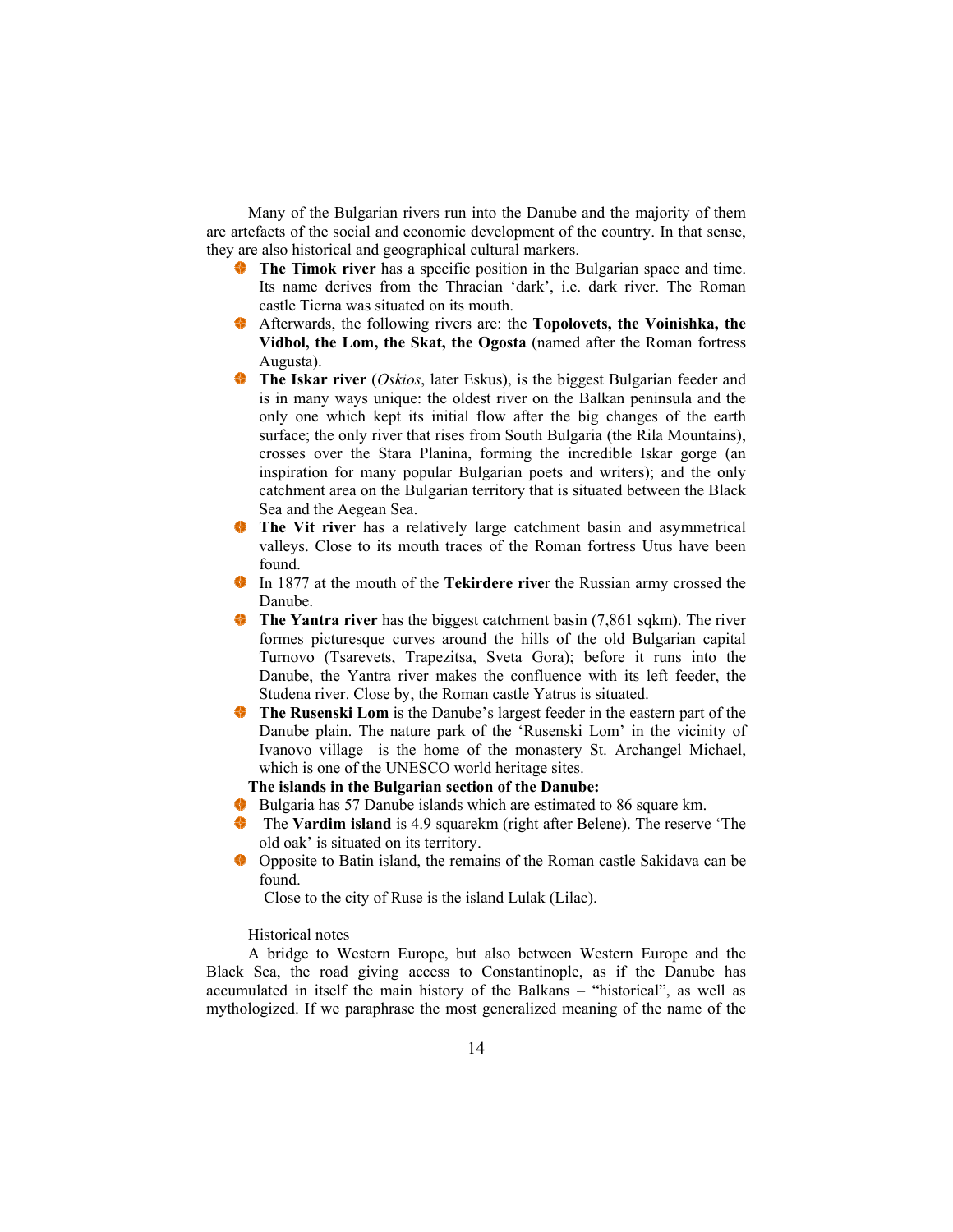Danube river – "flow, run through", the flowing "through time, space, people", the Danube is the "eyewitness" of the earliest civilization activities of peoples, inhabiting from antiquity the wide geographical region through which it flows. Being a main waterway through mainland and at the same time border, dividing this mainland, it has attracted to itself in its valley different ethnoses. For the time of its existence, at least in the memory of people (mythological and historical), the Danube unites and disunites, disunites and unites unusually wide conglomeration of peoples, languages and traditions. In this sense, it has always been and it remains a giant bridge/mediator and in the same time – a border.

Especially significant is the role of the Danube river in the Slavonic history. During the centuries of Ottoman rule, when the inconstant political borders from the time of the Balkan Middle Ages lose their concrete outlines, in Bulgarians' opinion, the Danube is the only one, exactly fixed, and not an imaginary border line, which closes the Bulgarian space.

As a merchant connection, the Danube begins to be used during the  $18<sup>th</sup>$ century, preserving this significance until now. Mary Theresa, the queen of Hungary from the Habsburg dinasty, forms a group, which had to regulate sailing along the river. It has been considered that the first commercial ship sailing took place in 1830 from Wien to Budapest. During the  $XIX<sup>th</sup>$  century, the Danube becomes an important commercial connection between the Western and the economies of the Balkan peninsula.

#### Area

The border between Bulgaria and Romania stretches on the distance of 610 km, and 470 km of them follow the stream of the Danube River.

 Eight Bulgarian provinces are situated alongside the Bulgarian-Romanian border. They are administrative units (level NUTS III), which belong to the following three regions (level NUTS II):

- provinces Vidin, Vratsa, Montana and Pleven (Severozapaden region);
- provinces Veliko Tarnovo, Ruse and Silistra (Severen tsentralen region);
- province Dobrich (Severoiztochen region).

They cover an area of 32,613 sqkm.

# Population

 The number of population is 1,841,701, and the average density is 66 people per sqkm. (NSI, 2010).

 There are significant differences among the distribution of population between urban and rural inhabited regions, in the presence of high-urbanized provinces on one hand (in Ruse more than 70% of the population lives in towns) and low-urbanized provinces on the other hand (only 45% of the population of Silistra live in towns). The percentage distribution between urban and rural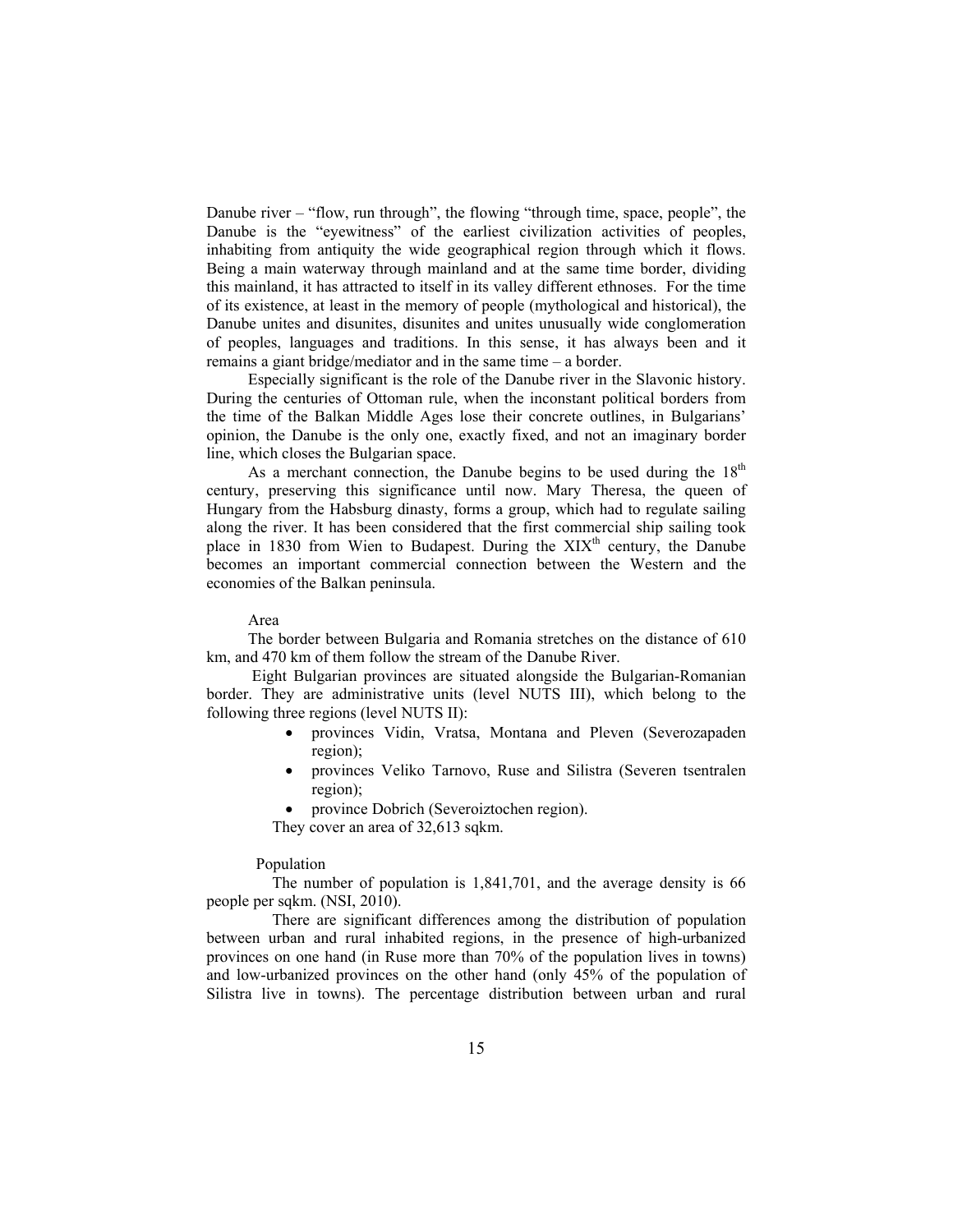inhabited regions is almost 2/3 to 1/3. The demographic tendencies for the region as a whole, show that its population is aging and the labour force is decreasing.

 The low density of population and the model of scattered settling outline the peripheral and rural character of the bigger part of the region. The economic status (wage rate, income and employment) of the rural areas is low as a whole. The general character of changes during the last decade supposed the concentration of population around larger settlements. In the whole cross-border region, especially rural areas suffered from the constant migration.

## Economics

 The economic results of border territories are very weak, as compared to the average standards of the European Union member states. GDP per capita of the population in the region is 3,400 euro (2008) lower compared to the average GDP of Bulgaria – 4,700 euro and that of the  $EU - 28,100$  euro (Eurostat, 24.02.2011).

 In the economic structure, traditionally dominates agriculture (especially under irrigation). The specialisation is based mainly on production of grain crops, vegetables, grapes and fruits, complemented by the stock-breeding sector. The predominant small family farms are distinguished by low productivity.

Industry develops mainly in town centres. In many cases, industry is represented by enterprises, connected with worsening production and they need reorganization. There are main economic centres as Pleven, Vratsa and Ruse, in which enterprising activity, foreign investments and productivity are relatively high.

There are good opportunities for the development of economic tourism (The Baba Vida Fortress, The Belogradchik Rocks, The Rock-Hewn Churches of Ivanovo, Lake Srebarna - a biosphere reserve under the protection of UNESCO and others.)

#### The Bulgarian Danubian settlements – cultural-historical markers

Vidin, Lom, Russe, Svishtov, Nikopol, Silistra play a vital role in Bulgaria's culture and urban development.

Vidin is the first big Bulgarian port, down the Danube. It emerged over the ruins of the old Celtic settlement of Dunonia. Later on, the Romans built a fortress and named it Bononia, called Bdin by the Bulgarians and Vidini by the Greeks. Since the second half of the  $13<sup>th</sup>$  century, it became the main town of the Vidin Protectorate and during the second half of the  $14<sup>th</sup>$  century was the capital of the Vidin Kingdom.

Vidin is the home of a few of the symbols of multiethnic symbiosis, political and cultural development: the wholly preserved medieval fortress Baba Vida; the oldest synagogue in Bulgaria; the mausoleum of exarch Antim I, who was the first Bulgarian exarch and the first chairman of the Bulgarian parliament.

**Lom –** is founded by the Thracians, who called it Artanes. Later on during the years of the Roman empire the name changed to Almus. Its present name was first mentioned in 1704.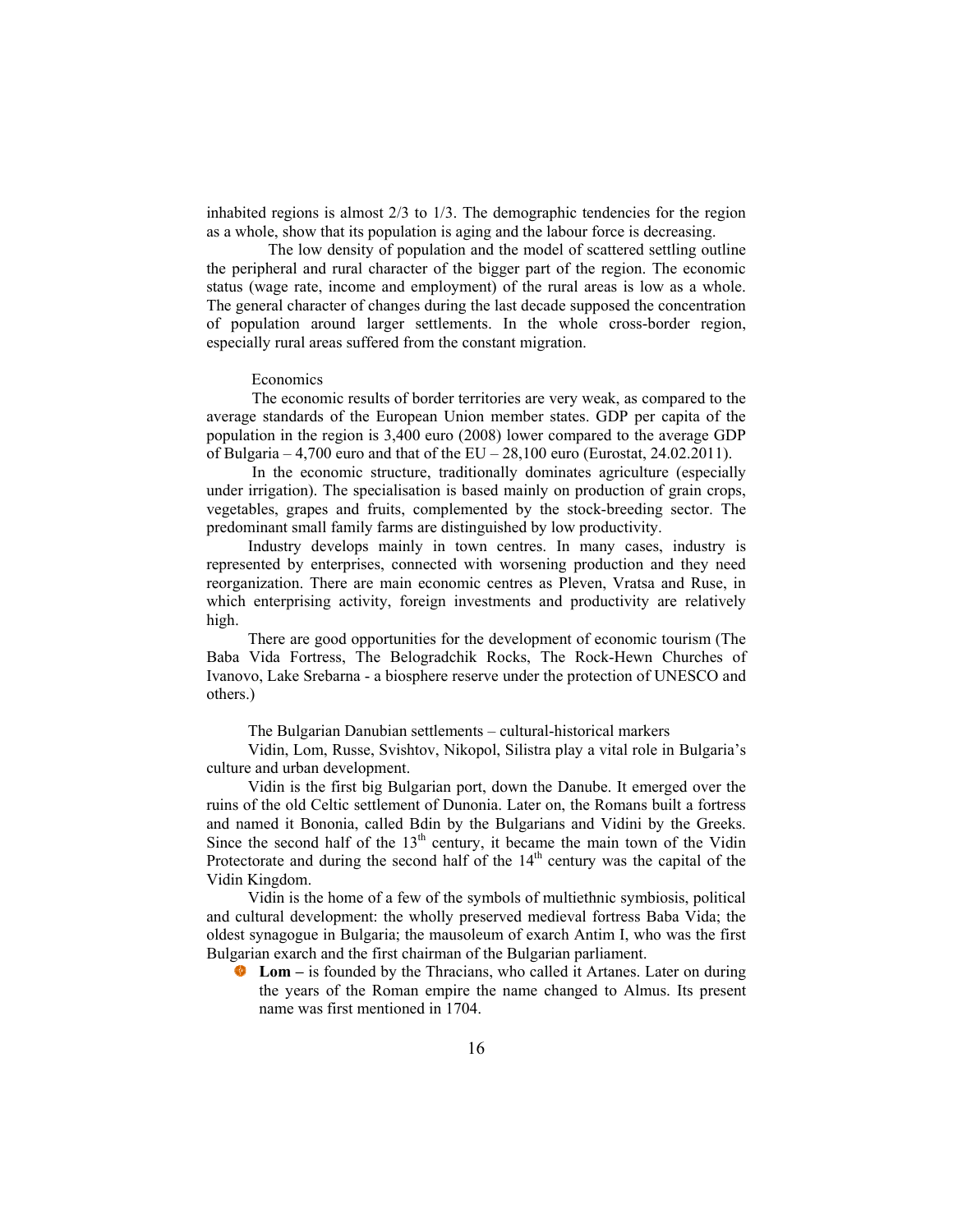- **Nikopol** is a successor of the ancient settlements Sekuristika and Nikopolis ('A City of Victories'). It became an important place during the Ottoman rule due to its strategic location.
- **Svishtov** is the successor of the Roman castle Nove.
- **Ruse** is the biggest and the most 'European' city among the Danubian towns. During the I<sup>st</sup> century, the ancient fortreess of Sexaginta Prista was built on its grounds. During the  $IX<sup>th</sup>-X<sup>th</sup>$  century, it was restored as a medieval Bulgarian settlement called Rusi (Russe). It gradually transformed into a well-embattled fortress, later on called Giurgevgrad. After the  $XVI<sup>th</sup>$  century, the town became Ruschuk.

Ruse was a part of the defence quadrangle Ruschuk-Silistra-Varna-Shumen during the Ottoman rule.

In 1935, Ruse became the headquarters of the state-owned company Bulgarian river sailing.

The construction of the Danube Bridge as well as the expansion of a ferry line contributed to the economic development of the city.

During the Middle Ages, Silistra pertained the role of an important fortress and a pillar for the Christianization of the population.

During the Ottoman rule, Silistra was a strategic administrative centre as well as one of the main ports along the Danube. After the World War II<sup>nd</sup>, Silistra was industrialized and industries such as electronics, chemical, textile and furniture production were developed.

The Srebarna Reserve (1997) is a UNESCO world heritage site.

**Kozloduy,** a hometown to the first and so far only Bulgarian Atomic Power Station; **Tutrakan; Archar**; **Оryahovo; Gigen; Belene.** 

They had their prime during the Roman empire rule, however, they are of secondary importance during the urbanization along the Danube nowadays.

Only Belene is an exception, due to the fact that the second Atomic Power Station is planned to be built in its vicinity.

The Danubian ports

- **Lom** The Lom Port Complex, encompassing the ports Lom and Oryahovo is an important transport link to Western Europe and the Rheinthe Main-the Danube Channel.
- **Svishtov** there are projects major industrial units to be built such as the Hydro-technical complex Nikopol–Turnu Măgurele, the Second Atomic Power Station, etc.
- **Ruse** is second regarding the shipment volumes. It is a focal point of two of the major European corridors – Seven and Nine.

# **The Bridges**

The first Bulgarian Danube bridge was built between Eskus (village of Gigen) and village Celei (Romania). It was opened for land traffic from Constantinople through the Troyan passage to Dakia in 328 AD and was destroyed in  $376$  AD. Until the middle of the  $20<sup>th</sup>$  century, attempts for the construction of a new bridge were never made.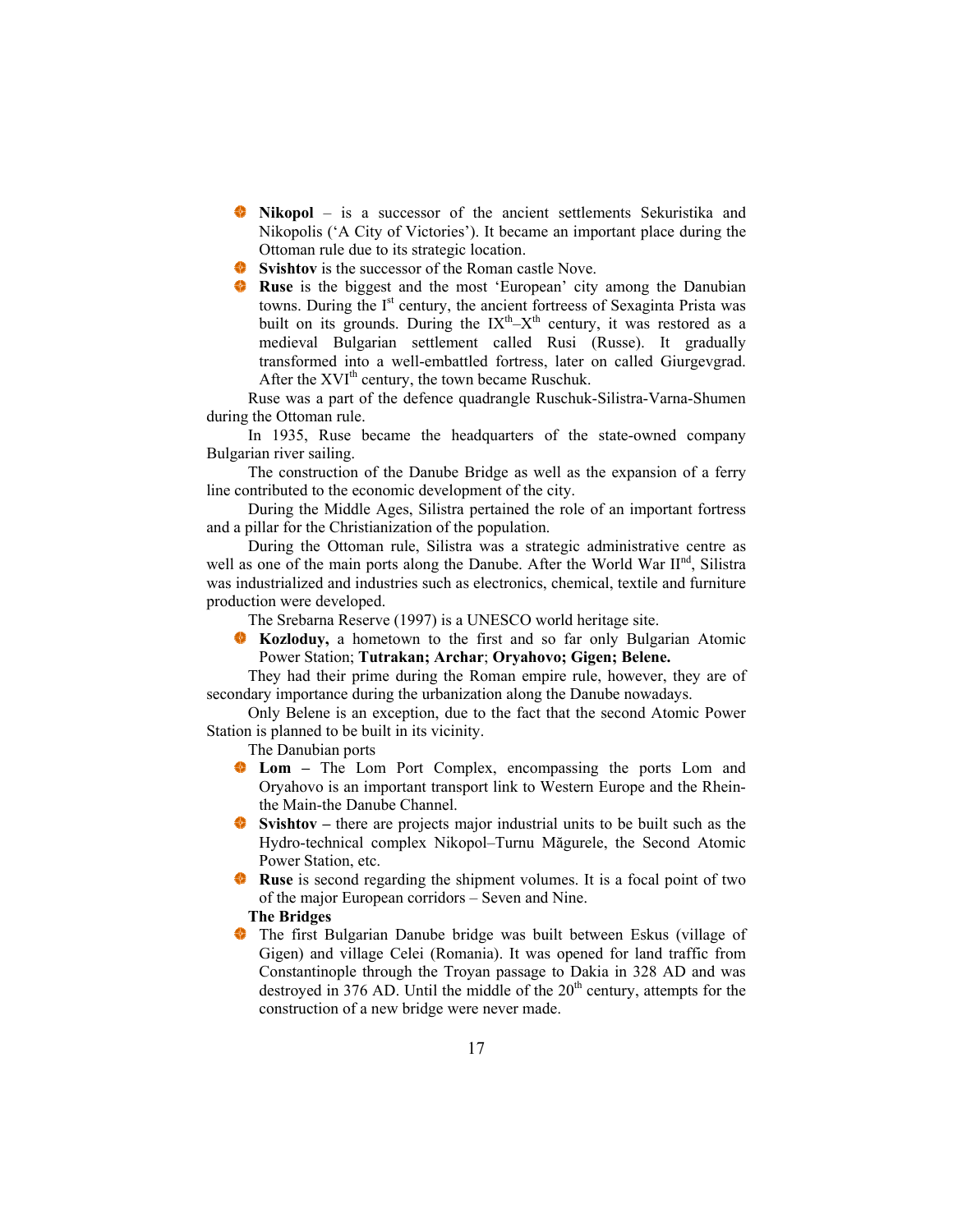- The bridge Ruse-Giurgiu (The Bridge of Friendship) was built in 1954. Its meaning increases even more now, with the development of the European Corridor Number Nine (Helsinki–Aleksandropolis).
- Negotiations between Bulgaria and Romania led to the agreement of the construction of a new bridge between Vidin and Calafat and are considered to be an important precondition for the development of an European Corridor Number Four (Central Europe-Vidin-Sofia-Thessaloniki), which will arguably stimulate the economic, social and cultural development of Western Bulgaria.

The Danube has been and will be important, because it is:

- A 'river highway' for transport and shipment.
- ٠ A local factor for industrialization, in close connection to the import and export along the river.
- A factor for the development of agriculture on the productive lands alongside the Danube.
- An important factor for the development of industrial and sport fishing, recreation, sport and tourism.

 In short, the Danube has been and still is a bridge/mediator and in the same time a border.

 That is why when speaking about the Bulgarian cultural and historical heritage and its dimensions, we should acknowledge the main influences - ancient, Roman, the most determinative the Byzantine, later on the Ottoman/Islamic, which have developed mainly Southwards of the Danube and the Central European, which were oriented towards the Habsburg Monarchy but have also made an imprint on the Danube.

# Geopolitical challenges

We can find them in the sense of the words Aristotle spoke more than 2,300 years ago: "It is not borders that protect rivers, but people!"

In a contemporary geopolitical aspect, the river will not play a dividing barrier role, but the role of an axis of integration, uniting the Danubian countries. The evidence lies in that they are the economic zones which are being built in its lower course, in the intensification of traffic, expansion of the geography of the European Union in the area of the Lower Danube (Photo 1), the realisation of supraregional and supranational infrastructure, the cultural and socio-economic projects with the active participation and partnership of neighbours, the wellintentioned stretched hand to economic introvert states like Moldova for example.

When we speak about the Bulgarian cultural-historical heritage and look for its Eurocivilization dimensions, we must give an account of the two directions of influence – antique, Roman and mostly determinative Byzantine and later Ottoman-Islamic – which spread out mainly South of the Danube, and Middle-European, orientated towards the Habsburg monarchy, which left its mark on the Danubian space, or, in other words, on the Northern part of Southeastern Europe.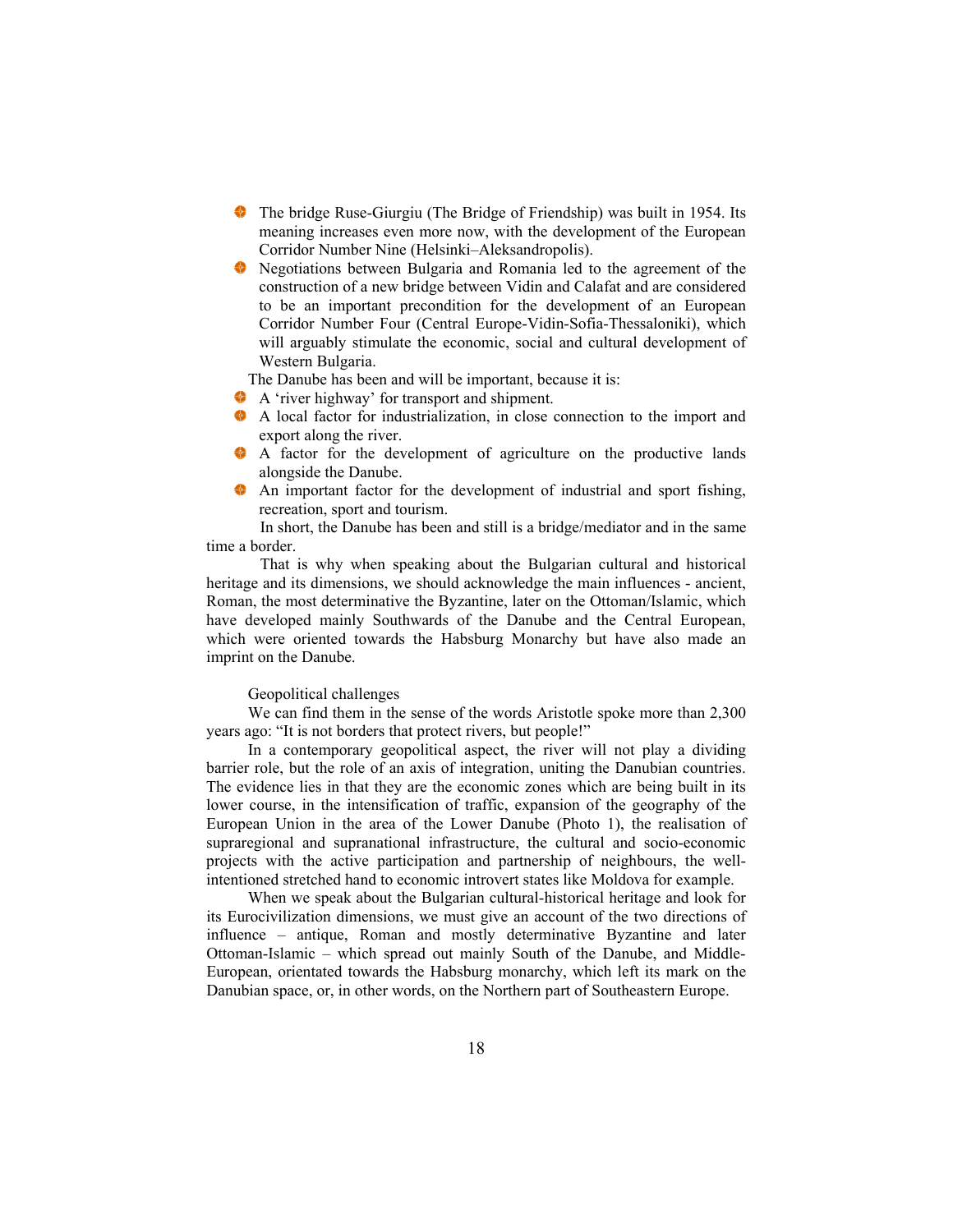

**Photo 1. The Danube River** 

Maybe the most precise and magnificent illustration of the role the Danube has as a mediator, a symbol of communication and sociality and also, of an unusual type of cultural activity, gives the Nobel prize winner Elias Canetti in his book "The Tongue Set Free" (Die gerettete Zunge). He himself, emblematic for the Balkan-Danubian type of culture – Sefard, who was born in Ruse and wrote in German, presents his "Bulgarian-Danubian childhood" in Ruse (Ruschuk) among Bulgarian, Turks, Sefards, Greeks, Albanians, Armenians, Gipsies, Russians in a unique way:

*"Ruschuk, in the lower course of the Danube river, where I came into the world, was a marvellous town for a child, and when I say it was situated in Bulgaria, I don't give the full idea of it, because there lived people of most different origins and in only one day you could hear seven or eight languages... And from the opposite riverbank Romanians were coming."* 

These impressions are the base for the conclusion: "Everything I experienced later, had already happened in Ruschuk." This is the ethnical, linguistic and therefore cultural diversity, which sets up a puzzle, forming the unique Balkan-Danubian aspect.

The Douro River, a historic waterway in Northern Portugal

The Douro River (Photo 2), the second largest in Portugal, rises in the Urbion Mountain in northern Spain, at about 2,080 meters in altitude, and flows to the sea in Porto, Portugal. Summing up 927 km in length, only 213 run through Portuguese territory, while 112 correspond to the International Douro, a stretch crossed by the border with Spain. It is currently navigable for the last 325 Km, which only became possible after the construction of 5 dams with floodgates, between the 1950s and 1970s, as the only way to overcome the differences in altitude throughout its course, creating large reservoirs with wide-ranging potential (Gonçalves, 1978).

 Considered dangerous and "untameable" for centuries, the Douro did however serve as the main access route to the Douro winegrowing region (NE Portugal) for centuries, given the lack of safe land routes. Indeed, it was only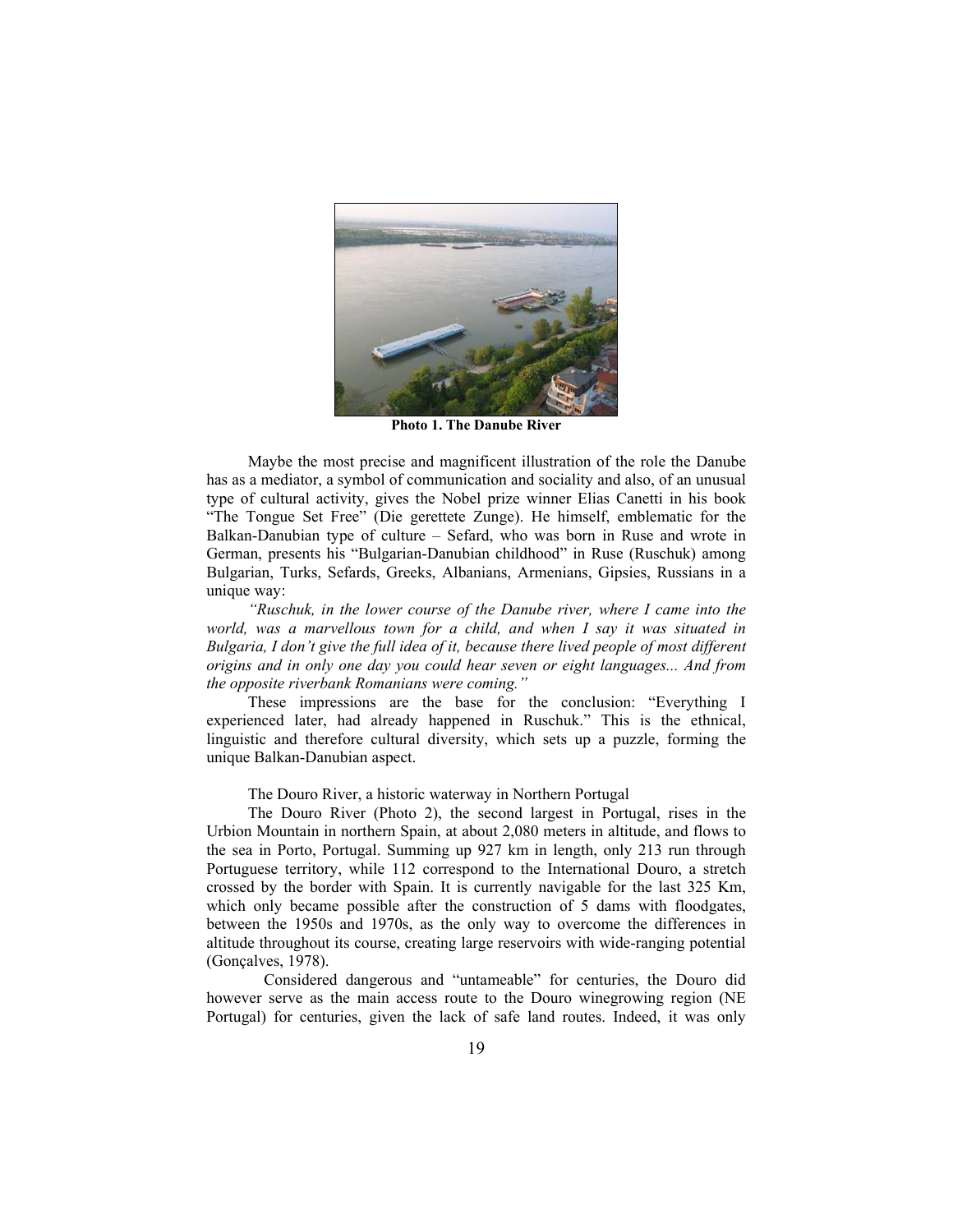during the  $20<sup>th</sup>$  century that strategic investments were to be made in access routes, particularly roadways, since the existing ones were scarce and unsafe, subject to regular ambushes, as well as highly deficient technically. Thus, the Douro region was supplied via the Douro River, with provisions, commercial products (among which textiles, metal and chemical products, etc.), and even passengers, and by which regional products were transported, such as fruit, olive oil and cereals, as well as wine, brandy and vinegar (Pina, 2007). However, there were many narrow, silted canals throughout its course, as well as rapids, which made navigation difficult for the boats (Pereira, 2001).

Given its importance to regional development, the Douro River was regularly travelled on, even though the task was quite epic in difficulty, subject to tragedy associated with the need to overcome countless physical obstacles (sandbanks, strong undercurrents, narrow canals), but only thus it was possible to connect Porto to the Douro region until the  $19<sup>th</sup>$  century.



**Photo 2. The Douro River** 

The importance of this waterway was such that as early as 1502, during the reign of King Manuel I (D'Abreu, 2007), it was determined that all the canals considered necessary were to be opened from its mouth in Porto to the town of S. João da Pesqueira, where the Cachão da Valeira (waterfall) was located. The advantages of navigating beyond S. João da Pesqueira were also considered at the time, extending navigability to Ribacôa upstream, and perhaps even as far as the kingdom of Castile. There were boats carrying 1,500 to 1,800 bushels of grain which, having reached S. João da Pesqueira, could go no further because of the Cachão da Valeira. The demolition of this waterfall in 1792, as well as other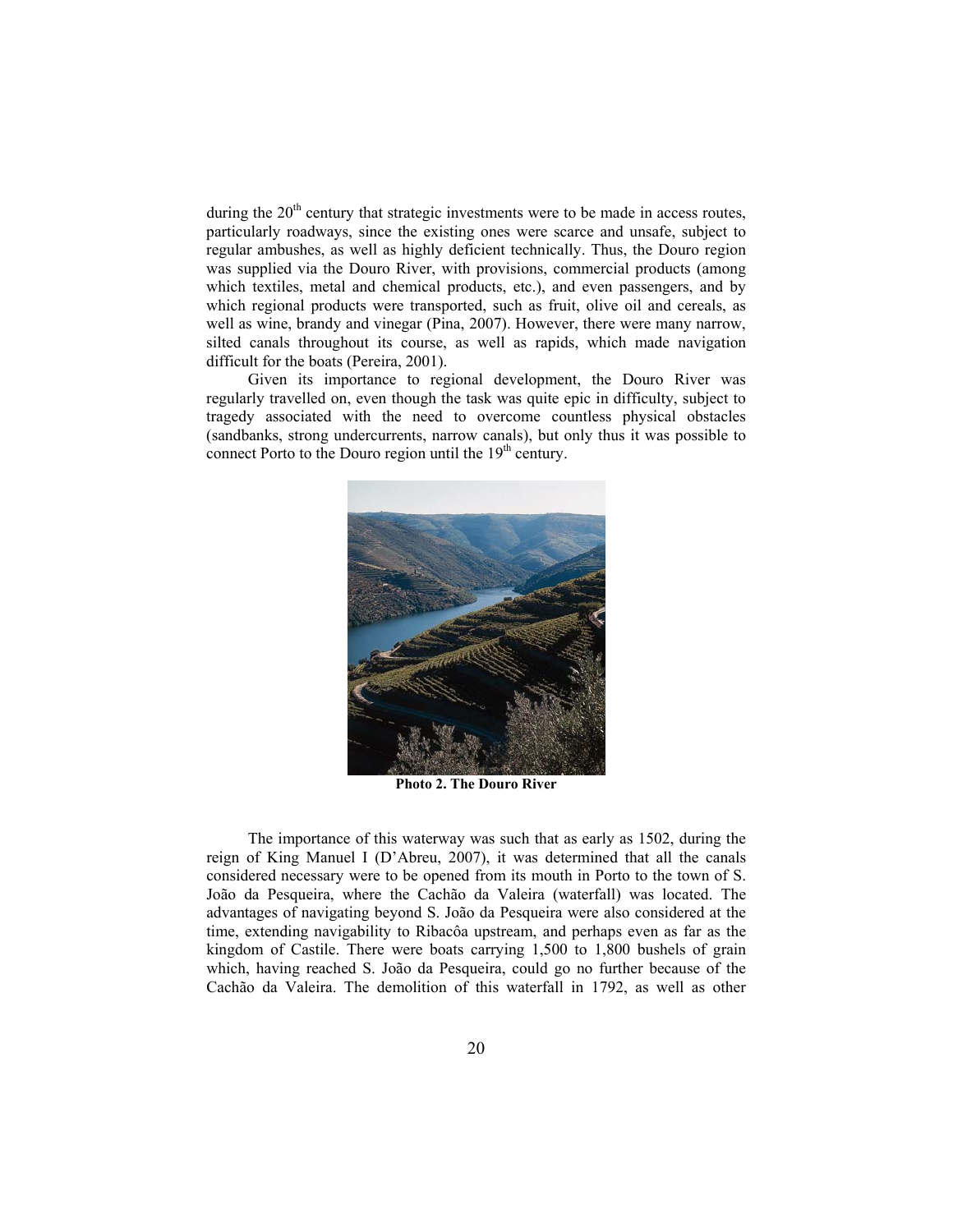obstacles, opened up navigation to the border, making the river navigable to the mouth of the Sabor River in 1809 and Barca de Alva in 1811 (Pereira, 2001).

It was however the production of wines of excellence, particularly Port, that drew international renown to the region. The vineyards were expanded to produce this nectar which rapidly conquered England and then the entire world, and once again the Douro River, despite the obstacles along its course, was the means by which, as well as other types of wine, brandies, and vinegars, were transported on small wooden boats called "Rabelos", built to overcome the "rapids", to Porto, from where they were exported.

Despite deficiencies in terms of access routes, it was only during the  $19<sup>th</sup>$ century that investments were to be made in the railway, reaching Régua in 1879. As for the road system, only at the beginning of the  $20<sup>th</sup>$  century, under the government of João Franco, some efforts were made to expand it, reason by which the Douro River, although having been partially substituted by the "via acellerada" ('rapid route') (Pina, 2007), the railway 2, in the second half of the  $19<sup>th</sup>$  century, remained a major route between Porto and the Douro region. The road network was only really expanded in the 1960s, leading to the transport of wines by truck, and finally to the end of the Douro River as the main access route to the Portuguese NE.

Currently, the main strategy for the Douro is tourism, despite several attempts to increase the waterway's profitability, such as for example the direct export of granite from northern Portugal to Germany on barges. In 1985, the *Gabinete de Navegabilidade do Douro* (Douro Navigability Office) was established, lasting until 1994, substituted then by the *Instituto de Navegabilidade do Douro* (Douro Navigability Institute). The institute's main goals comprise management of river traffic and several projects which aimed at revitalizing the river banks, apart from the maintenance and signalling the navigable canal.

However, tourism is the main factor underlying the Douro River's recent revitalization. In all its various dimensions, this activity has boosted the superb heritage surrounding the river. In 1999, over 100,000 tourists travelled the river, and by 2009, the number had risen to about 350,000 (IPTM, 2009), providing these visitors with a sublime scenario, not only in terms of a magnificent landscape, but also a rich architectural, cultural and oenological heritage. The landscape displays human intervention over the centuries, in multiple dimensions such as the economic, social, cultural technical and morphological (Pina, 2008).

The Demarcated Douro Region, a heritage to preserve

 $\overline{a}$ 

The Douro Demarcated Region is a paradigmatic area extending over 250,000 hectares, of which 45,000 are covered by continuous vineyards, offering unforgettable, highly varied landscapes where the terrace dominates. Indeed, it is the only technique possible to overcome the steepness of the slopes surrounding the Douro River, in a valley where schist soils and a Mediterranean-type microclimate

 $2$  The railway did not totally substitute the 'Rabelo' boat, merely for financial reasons, since it was quite expensive.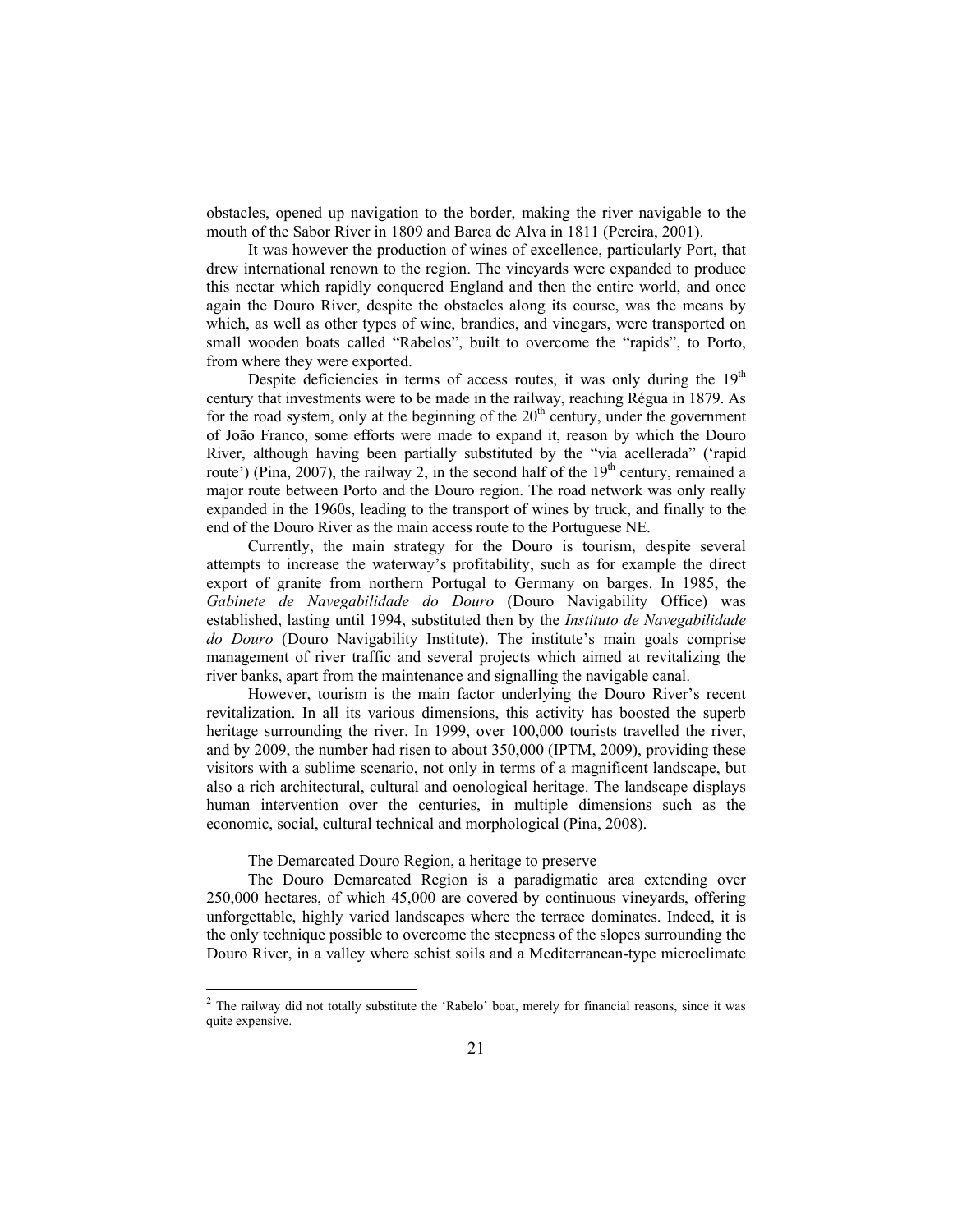are home to specific, regional grape varieties, producing wines of excellence such as Port. Classified as World Heritage by UNESCO in 2001, the region was the first to be delimited and regulated as the producer of this nectar as far back as 1756. This measure led to profound interventions on a harsh landscape where the forests framing the river disappeared, to be replaced by a landscape carved with terraces laden with vines.

Another aspect worth noting is the region's landscape diversity, derived from different degrees of vine coverage and its morphological characteristics, distinct according to the period analyzed. The terrace as the only technique to grow vines was used in the Douro region for centuries, whereas, as from the 1970s, new technologies and economic imperatives, namely the need to mechanize the vineyards, led to new types of vine morphologies on the landscape. Thus, the traditional terraces, enclosed by dry stone walls, were substituted by the "vinha ao alto" (vertical planting of rows of vines up the face of the slopes) or the "vinha em patamares" (narrower terraces), diversifying the scenario.

 But there are many other points of interest along the Douro River's banks. Although the vine will always be the region's economic mainstay, other potentialities have emerged, holistically taking advantage the different spatial dimensions (Pina, 2010). This is the case of a vast and diversified cultural and built heritage. Leaving the historical city of Porto with its 240,000 inhabitants (INE, 2001), Portugal's second largest city, and travelling upstream to the Douro Demarcated Region, manor houses from the  $18<sup>th</sup>$  and  $19<sup>th</sup>$  centuries appear, dispersed throughout the slopes, part of wine estates and surrounded by vineyards. In other places, one can find a concentration of buildings from those same centuries, offering a remarkable wealth of fine architecture. There are also urban centres, home to an outstanding architectural heritage, as well as classified and protected areas. Centres such as Vila Real, the district capital that developed on the crossway of the main regional access routes. The town underwent profound development dynamics in the 1970s following the establishment of the Polytechnic Institute, today the University of Trás-os-Montes e Alto Douro. Religious architecture abounds (churches, chapels, etc.) from different eras, apart from the Mateus Palace, located in the parish next to the urban centre, a prime example of Baroque architecture in northern Portugal, built under the aegis of Nicolau Nazoni; the town of Peso da Régua, called the "Port wine capital", or Torre de Moncorvo and Vale da Vilariça, and still Freixo de Espada à Cinta, a Manueline (Portuguese late Gothic) town close to the border with Spain. On the river's left bank, there is Lamego, an episcopal town with a remarkable history and heritage covering different periods. Going further East, we come across the towns of Tabuaço and S. João da Pesqueira, with their manor houses and cultural wealth. Lastly, one cannot ignore the Côa Valley Archaeological Park, also classified by UNESCO, and the Douro International Natural Park, with its cliffs and promontories, aimed at preserving the local fauna and flora. It is the valuable landscape and architectural diversity that stands out in the Douro Valley, in which the Douro Demarcated Region undoubtedly occupies a privileged place.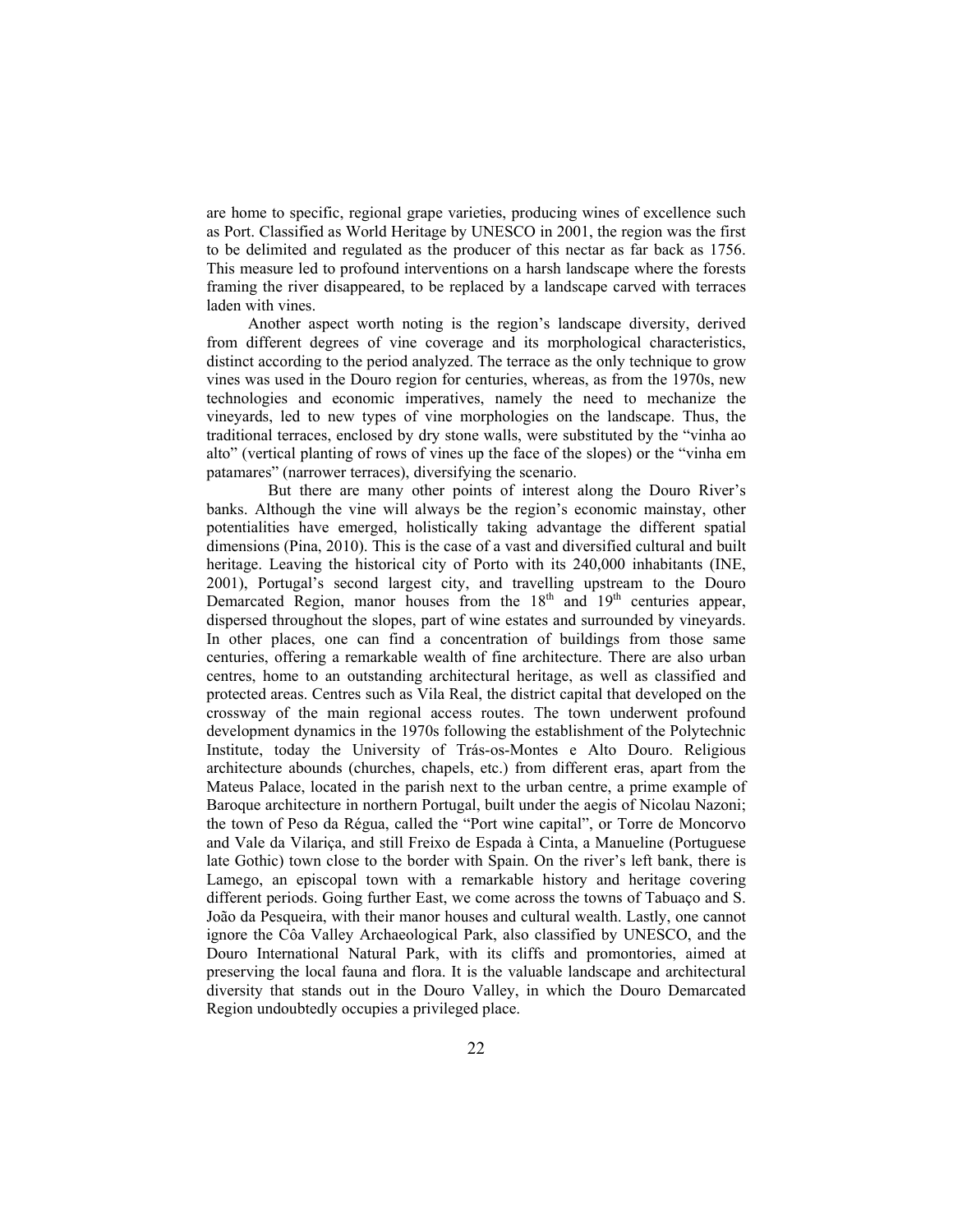A few concluding remarks

To sum up, the strategies historically associated with the Douro River were based on the trade of merchandise as a means to revitalize and boost NE Portugal, whereas, as from the 1980s, tourism came to be seen as the "magical" solution to development, contributing to achieving the goals set out in regional spatial planning proposals, namely the "Plano de Desenvolvimento Turístico do Vale do Douro 2007-2013" (Douro Valley Tourism Development Plan 2007-2013) (Magalhães, 2008). The aim is the growing enhancement of the Douro and, most particularly, of the Douro Demarcated Region, viewed as a priority 'hub' in the development of tourism in northern Portugal.

Despite the existing deficiencies, the Douro River presents a heritage full of history, successes and difficult moments, derived from its natural setting, particularly the steepness of its slopes, and where this waterway played a crucial role within the regional dynamics. Having received differing degrees of attention throughout its history, including periods where it was practically ignored, the river today enjoys a new opportunity to revive the experiences rooted in its banks. Apart from the tourism dimension, advantage should be taken of the river's hydroelectric potential (Leitão, 2001), dissected by dams with floodgates, thus also contributing to the development of a modern, safe communication route able to boost and preserve the cultural and social identity of the Douro wine country. The potential of the landscape as well as the environmental, social, cultural, oenological and gastronomic dimensions can thus be taken advantage of and enhanced.

The Douro River, bearing in mind the different scales, presents similarities with the history and dynamics of the Danube River, but also great differences. It was for centuries the main access route to the Upper Douro and, following the delimitation of the Douro Demarcated Region in 1756, comprised the prime means by which wine products were transported from the region, particularly Port wine. Its importance gradually declined with the construction of the railway as from 1879, and later, from the 1960s given the government's preference for roadways. However, following the construction of several dams to regulate its discharge and, particularly, the winegrowing region's classification as World Heritage in 2001, in recognition of its landscape, architectural, cultural and oenological heritage, the river has been revived as a strategic axis, particularly from a tourism perspective.

Thus, the preservation/revitalization of the Douro region can be boosted.

If Bulgaria is the Southeastern gateway towards Europe, Portugal is the Southwestern one. And one house must have some exits leading to the world. We Bulgarians and the Portuguese are predestined by one fate – to revive hopes and to give benevolent shelter to anybody, who recognizes us as friends. Both peoples, at least in our mind, are such. This makes us members of one family, grown and preserved due to our common affection.

The Danube and the Douro Rivers, two watercourses surrounded by distinct landscape and cultural settings, but whose destiny reveals many similarities.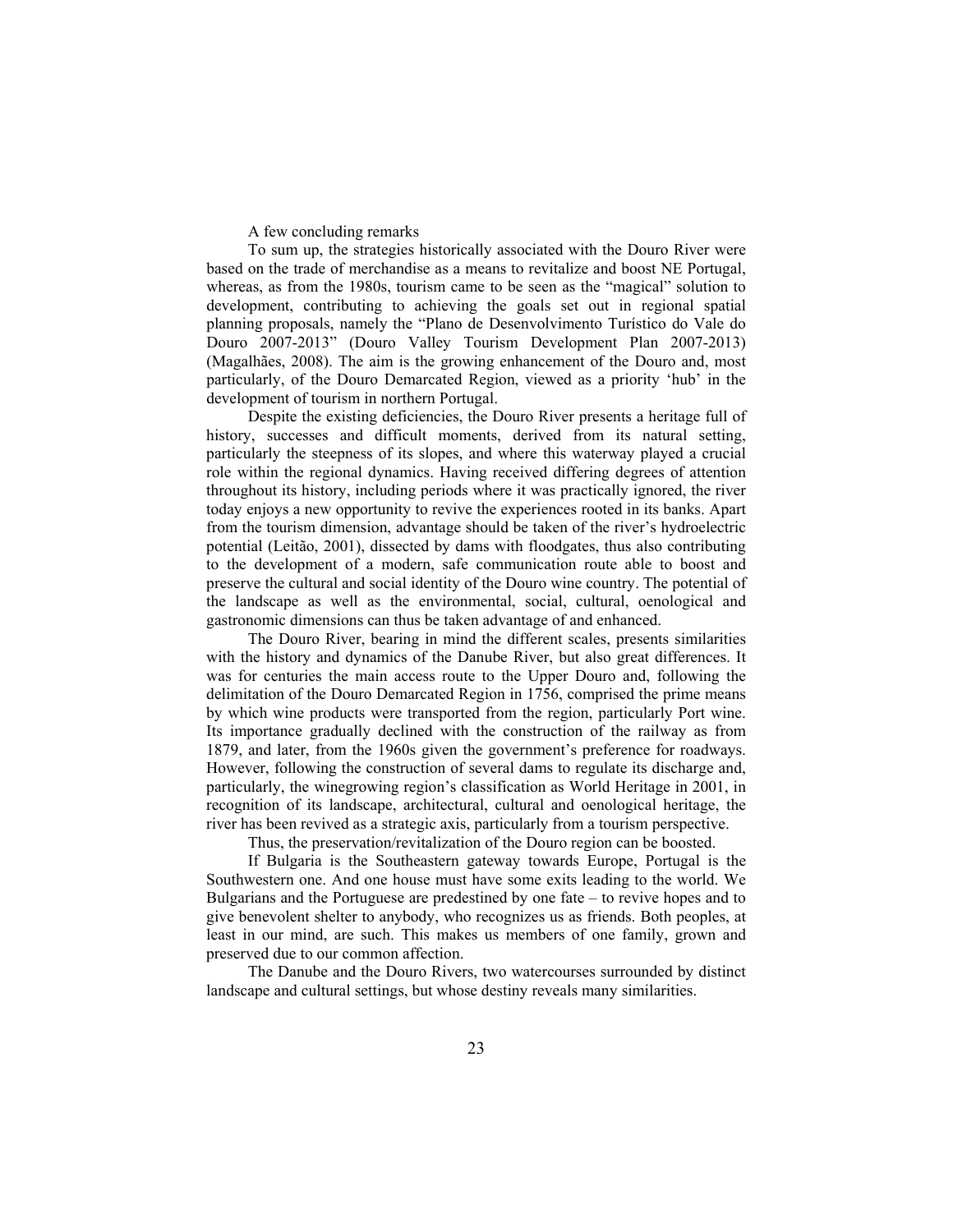#### REFERENCES

- BACHVAROV, M. (2001), Geopolitical analysis. Publishing House "Zahari Stoyanov" Sofia.
- CANETTI, E., (1994), Die gerettete Zunge. München, 1994.
- D'ABREU, C., (2007), Navegação no rio Douro o sonho (re)corrente de Castela, in. Douro: Estudos & Documentos, FLUP, pp. 37-78.
- DEVEDJIEV, M., (2008), Bulgarian geopolitical odds. Veliko Tarnovo.
- DERMENDJIEVA, S., (2008), 100 things to know about the geography of Bulgaria. Nature. T. VII., S. Ed. World Library Ltd, Sofia, p. 80.
- DIMOV, N., (1999), N. Political geography of the border between the twentieth and twenty-first century. -In: Problems of Geography.
- DOYKOV, V., A. DERMENDJIEV., (2002), Danube and territorial-administrative structure of Bulgaria. -In: Scientific Works of the University of Rousse, Volume 39, Series 9, Rousse, p. 10-20.
- DOYKOV, V., N. GENCHEV., (2001), At the River. From Shvartsvaldskite sources to the Delta. Rouse.
- DOYKOV, V., N. GENCHEV., (2002), Half a century of service to the Danube waterway. Rouse, 2002.
- GEORGIEVA, TS., (1997), Danube river Bulgarian border area during the XV-XVII century - Bulgarian Ethnology, 1-2, р. 25-26.
- GARKOVA, C., (1997), C. Border features in the Middle Ages. Balkanistic Forum, № 1, p. 68-88.
- GONÇALVES, A., (1978), A Navegação Organizada do rio Douro, Ministério da Habitação e Obras Públicas, Secretaria de Estado das Obras Públicas, Direcção Geral dos Recursos e Aproveitamentos Hidráulicos, Lisboa.
- HISTORY OF BULGARIA., (1987), T. 6. Bulgarian Revival from 1856 to 1878. Academy of Sciences Publishing Sofia, 424-430.
- KIIL, M., (2005), M. Urban development in Bulgaria during the Ottoman period: the place of Turkish architecture in the process. - In: Kiil, M. People and villages in Bulgaria during the Ottoman period. Sofia, p. 17-97.
- KUZEV, AL., (1968), Contributions to the history of medieval castles in the Lower Danube. III. Gigen, Oryahovo, Vidin and Florentin. - INMV, Varna, Vol. 4, p. 37-49.
- KUZEV, AL., V. GHIUSELEV., (1981), Bulgarian medieval towns and castles. T. 1. Sofia.
- LEITÃO, R., (2001), A hidroelectricidade na bacia portuguesa do rio Douro situação e perspectivas de desenvolvimento, EDP, Lisboa.
- MALLORY, A., D. ADAMS, (1997), The Encyclopedia of Indo-European Culture. London: Fitzroy and Dearborn, 1997.
- MUTAFOVA, K., S. DERMENDJIEVA, (2008), "The Danube Our Northern Border", Regional Process of the 5th World Water Forum, Roundtable: Water as the Historical Scene for the Alliance of Civilization, November 08- 09, Istanbul.